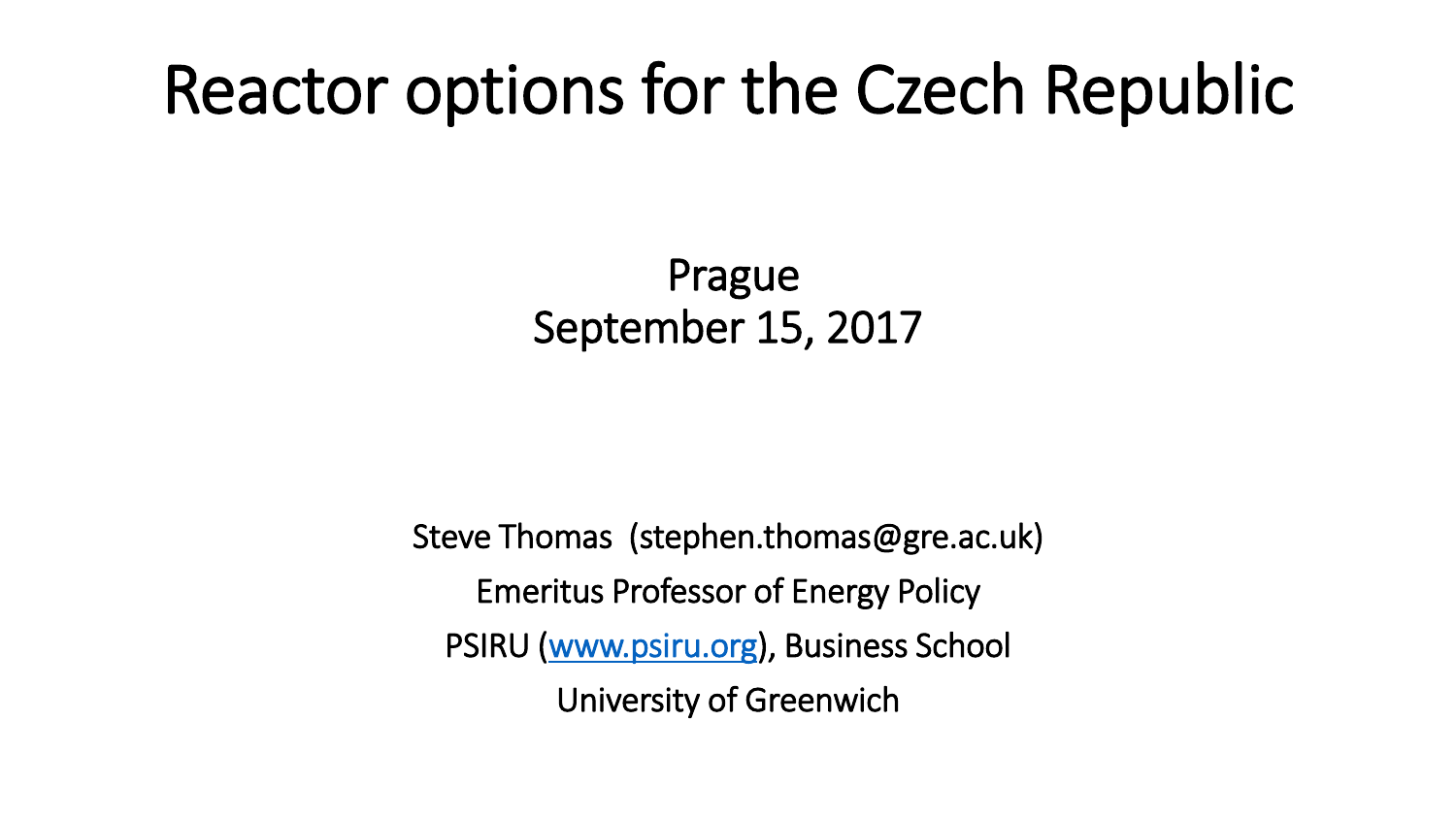#### **Criteria**

- Vendor credibility
- Price
- Availability of finance
- Construction experience
- Operating experience
- Ability to satisfy European safety requirements
- Size, must be a PWR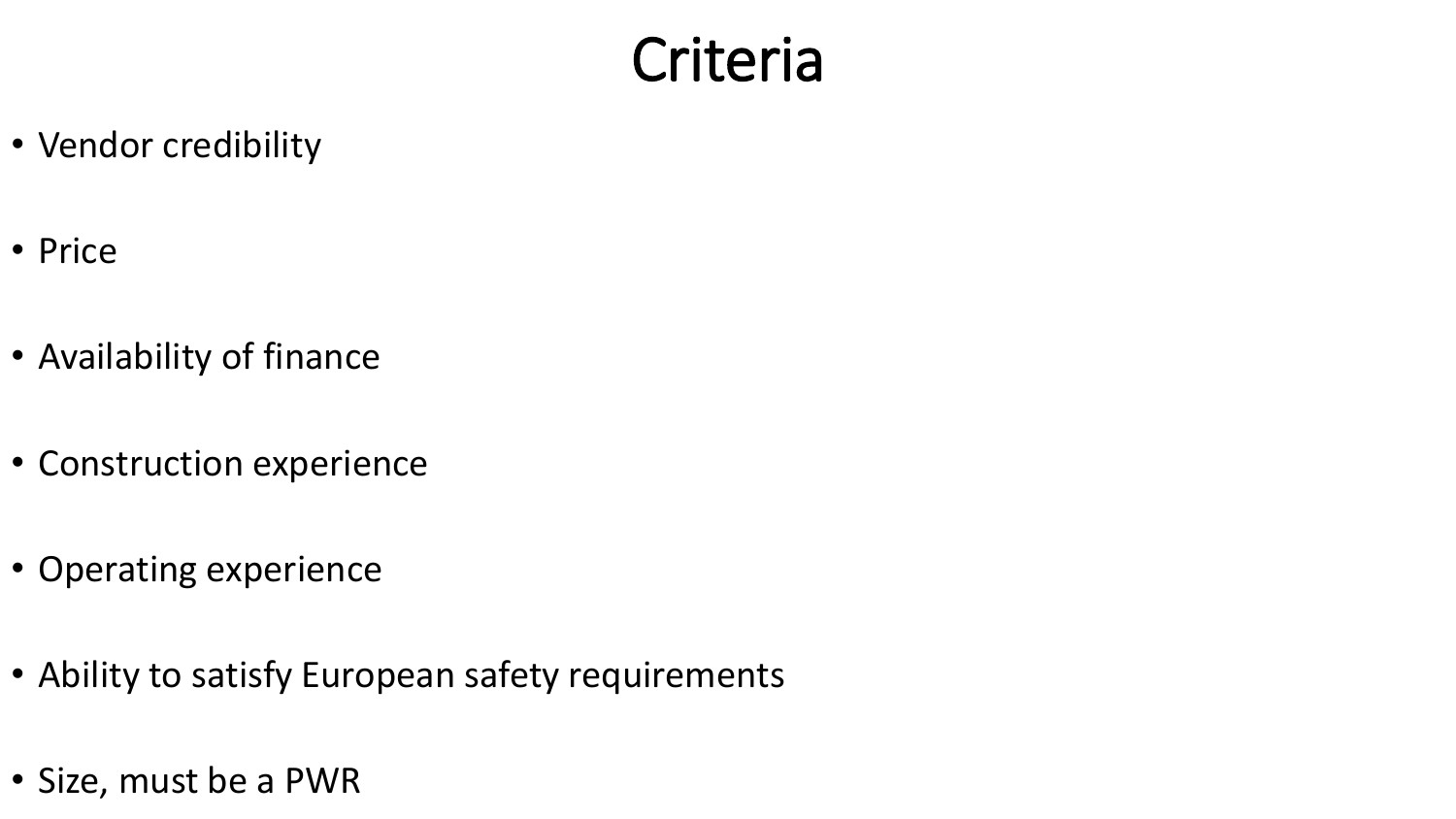### Reactor options for Czech Rep

- Rosatom AES-2006
- Areva EPR
- Areva/Mitsubishi Heavy Industries Atmea One
- Westinghouse AP1000
- China General Nuclear Hualong One
- Korean Electric Power APR1400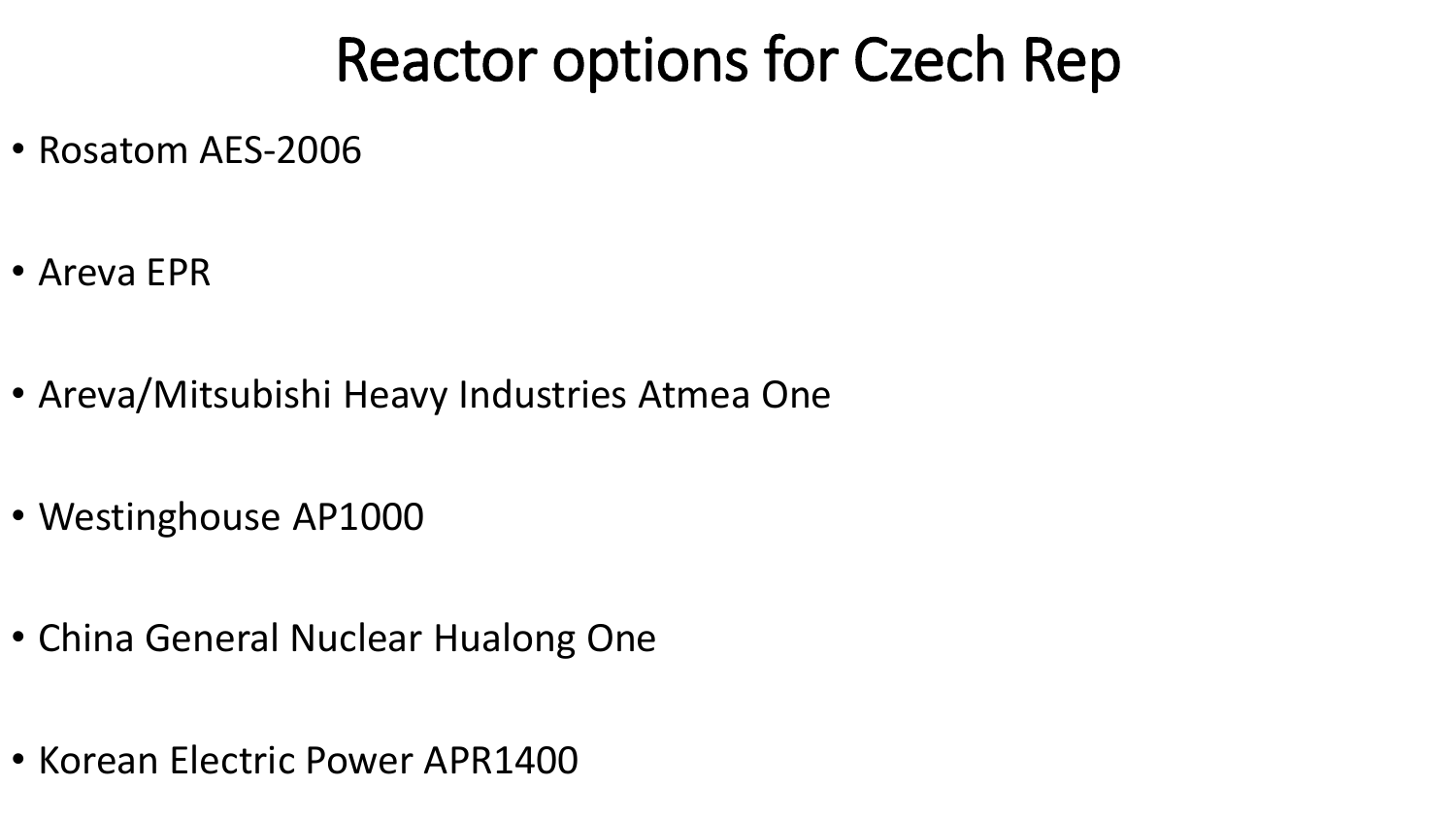## AP1000

- Westinghouse was given Chapter 11 bankruptcy protection in March 2017. Its parent, Toshiba, is on the verge of bankruptcy & trying to sell Westinghouse but no likely buyer
- 8 AP1000s under construction, 4 China, 4 USA, none in operation. All at least 4 years late & far over budget. If no buyer for Westinghouse, 4 US units may be abandoned
- Recent costs estimates prior to construction ca \$6,000-7,000/kW. Latest cost estimate for Vogtle project (US) ca \$11,000/kW
- South Carolina (Summer): 'Our experience with Westinghouse [is] a trend of continuous deceit & non-transparency', and [we are] a victim of financial malfeasance'.
- Little prospect of government loan guarantees
- Design approved by US (2011) & UK (2017) authorities. About 1100MW net so OK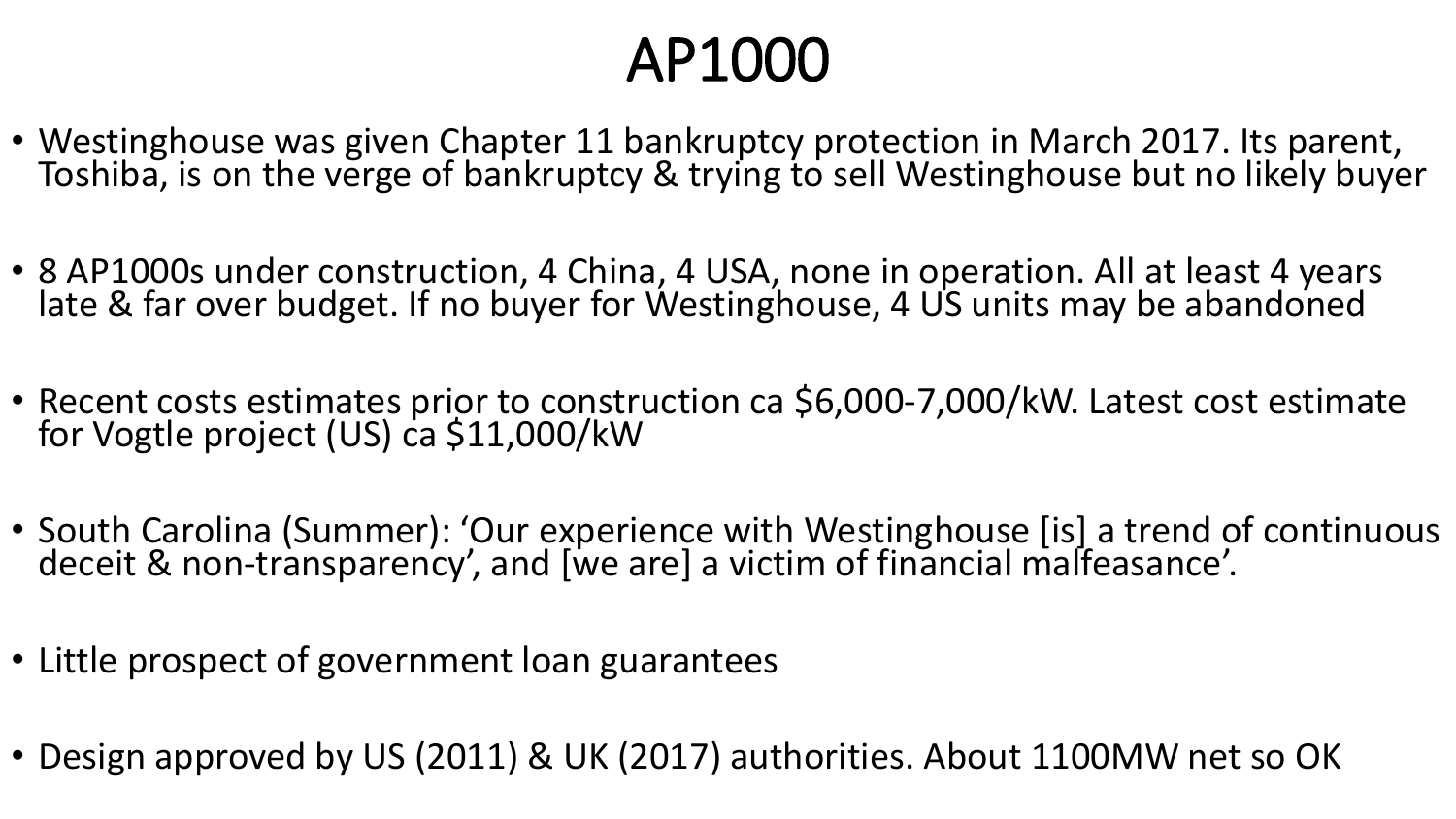#### EPR

- Areva NP collapsed March 2015. Support by French government & plan for EDF to take majority stake but conditions cannot be fulfilled till end 2018
- 4 EPRs under construction, 2 China, 1 Finland, 1 France, none in operation. All at least 4 years late & far over budget
- Reactor vessels for China & France sub-standard. Lids may have to be replaced in 2024. Resulting investigation revealed QC falsification by Areva NP going back up to 50 years
- Recent costs estimates (Hinkley) prior to construction ca \$7,000/kW. Latest cost estimate for Flamanville (France) ca \$7,000/kW
- Little prospect of French government loan guarantees
- Design approved by UK (2012), under review by France & Finland. 1600MW so too big?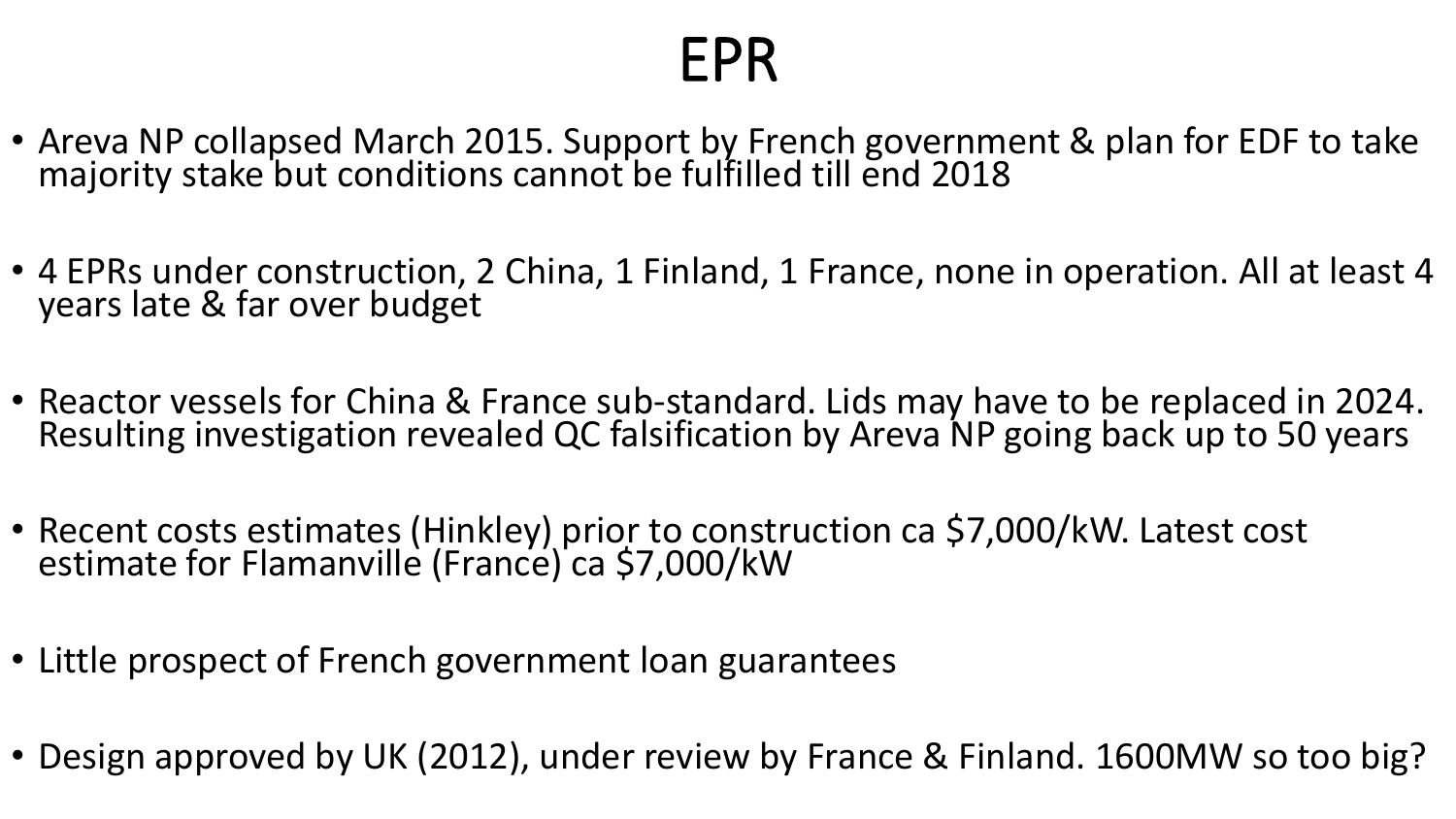#### Atmea One

- 50/50 joint venture with Areva & MHI. Will Areva survive?
- No orders. Possible orders for Jordan, Turkey, Argentina now seem unlikely
- No credible cost estimates
- Little prospect of French loan guarantees, possible Japanese loan guarantees
- Detailed design review not carried out. 1100 MW so OK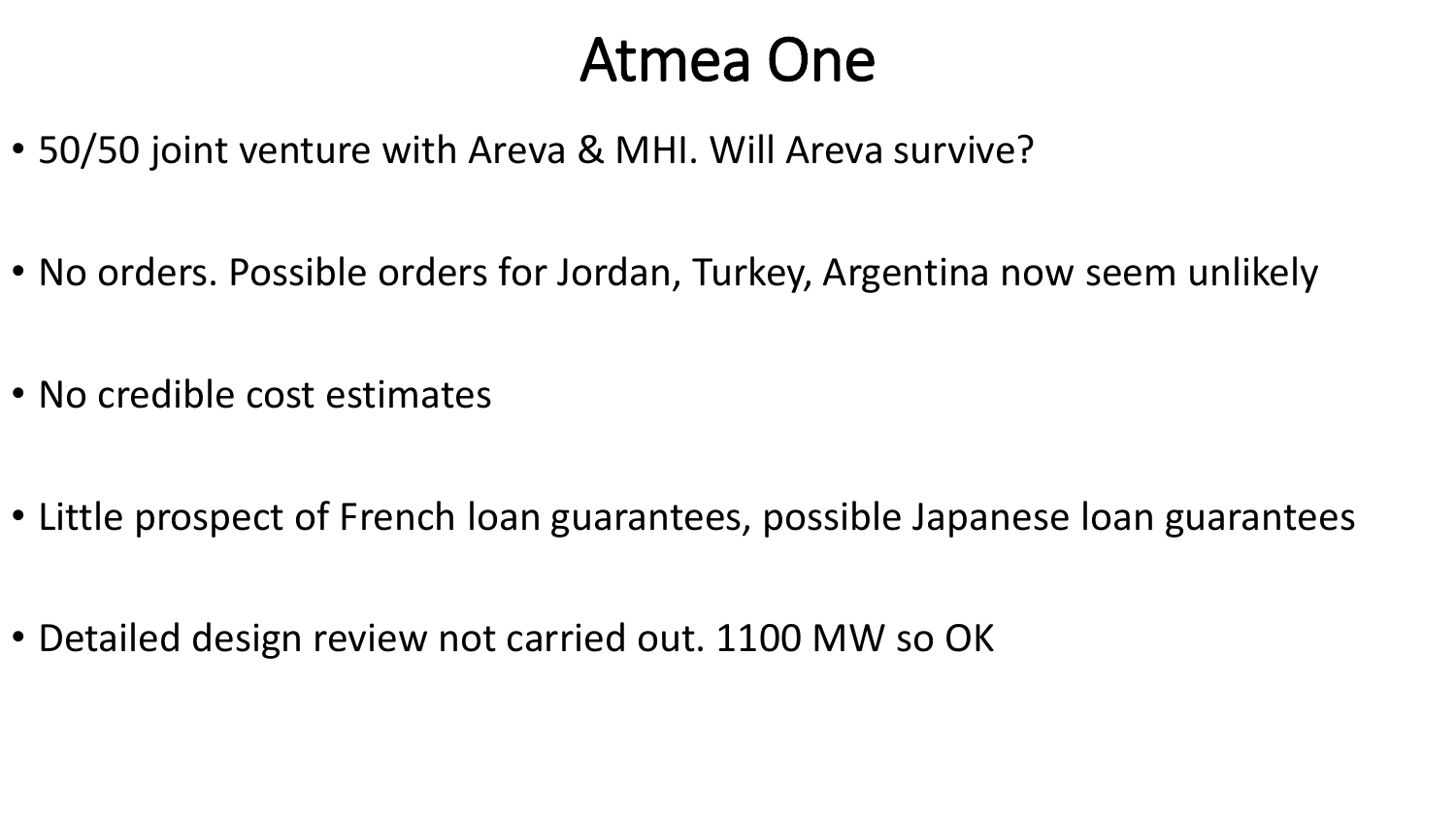### AES-2006

- Rosatom strongly backed by Russian government
- 1 AES-2006 in operation since Feb 2017. Initial operation unreliable. 5 under construction, 3 Russia, 2 Belarus. Russian plants 4 years or more late, unquantified delays in Belarus
- Accidents during construction at Leningrad & Belarus, allegations of corruption & poor quality materials, concern about shortage of skills & inadequate supply chain
- Cost estimates for Finland, Hungary, Egypt etc about \$6000/kW
- Russia offers loans but does it have the capability to meet the 35 export orders it already has requiring loans?
- Design under review in Finland. About 1150MW so OK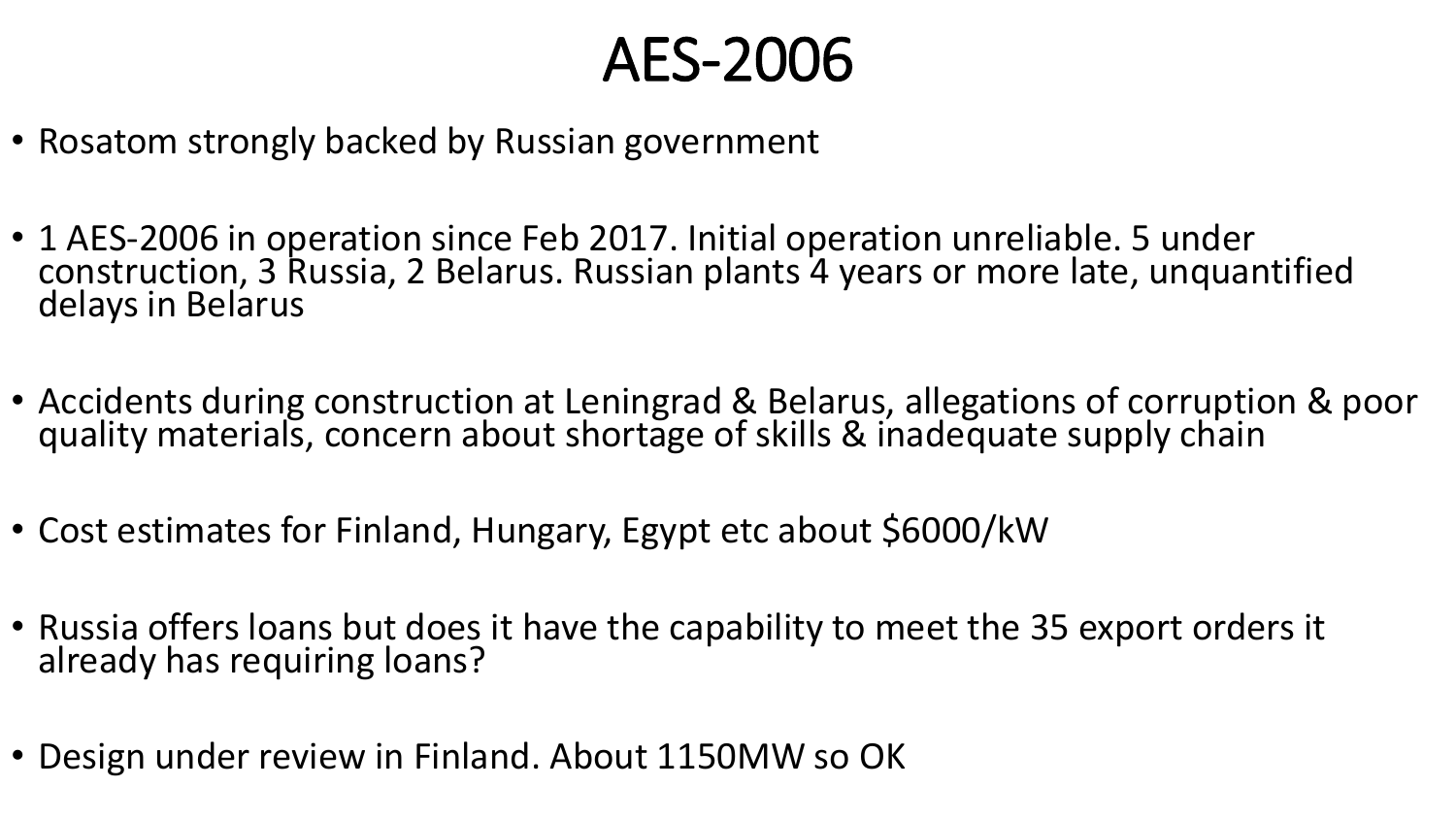### APR1400

- KEPCO state controlled. 1 APR1400 in operation in Korea since Dec 2016. 3 under construction in Korea & 4 in UAE
- 2 APR1400s delayed by 3-4 years because QC documentation falsified & equipment had to be replaced. A number of operating plants closed for 2 years to replace equipment
- KEPCO admits version built in Korea & UAE would not meet European standards (no core catcher or aircraft protection)
- UAE prices very low (\$3600/kW) but suspicions order was under-priced. How much would additional safety add?
- All 5 candidates (May 2017) for Korean President promised to phase out nuclear in Korea so government support for loan guarantees unlikely
- Updated version under review in USA but little progress yet. 1450MW so maybe too big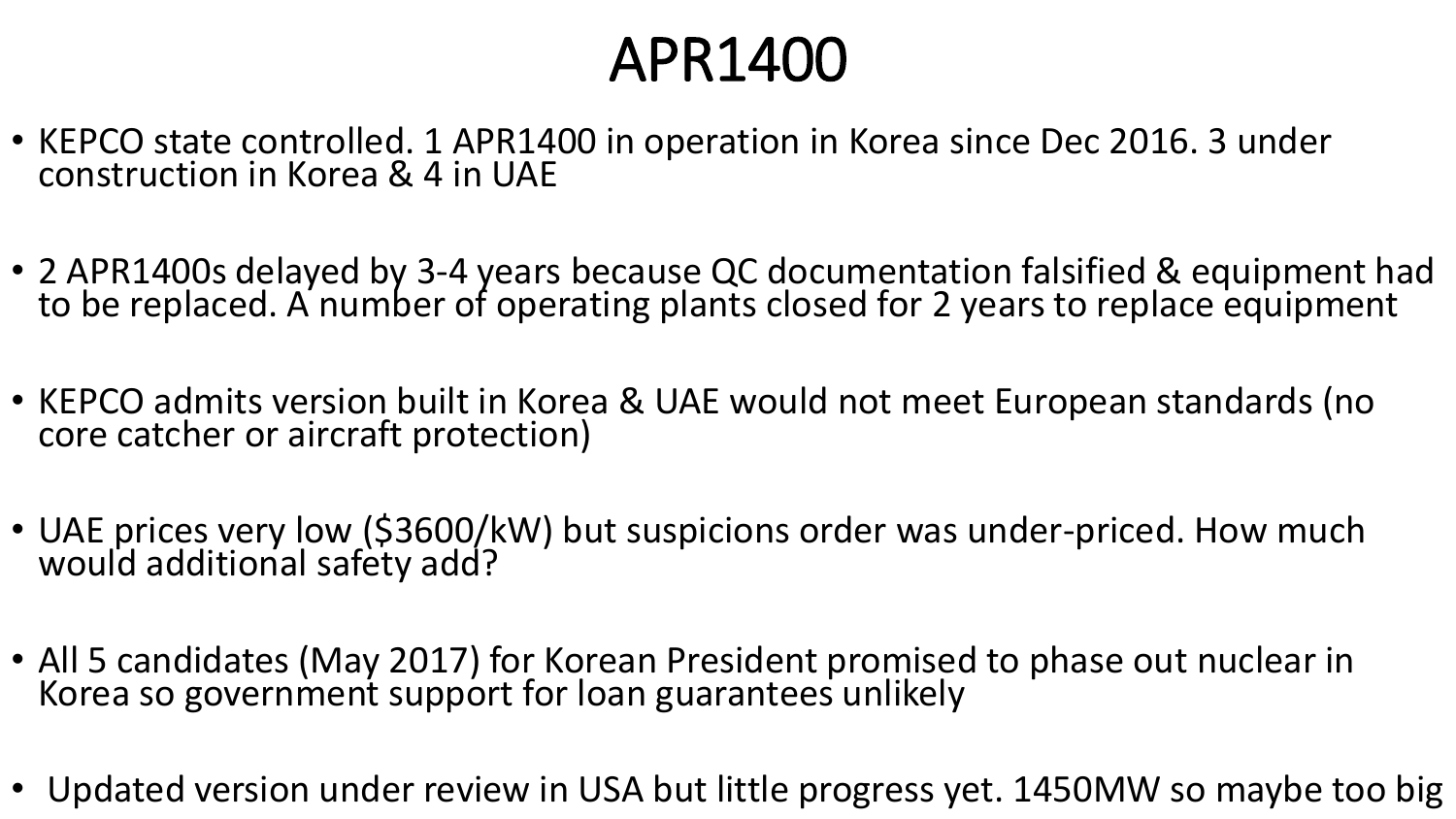# Hualong One

- CGN state-owned and backed by Chinese government in export markets
- 2 versions of Hualong One, CNNC & CGN. 2 of each version under construction in China, CGN version for less than 2 years. No useful information on progress
- Concerns within China & from French safety regulator about quality & safety culture in China
- No information on prices offered. China said it will offer loans but not tested yet
- UK review of CGN Hualong One started in Jan 2017 so little progress & no information yet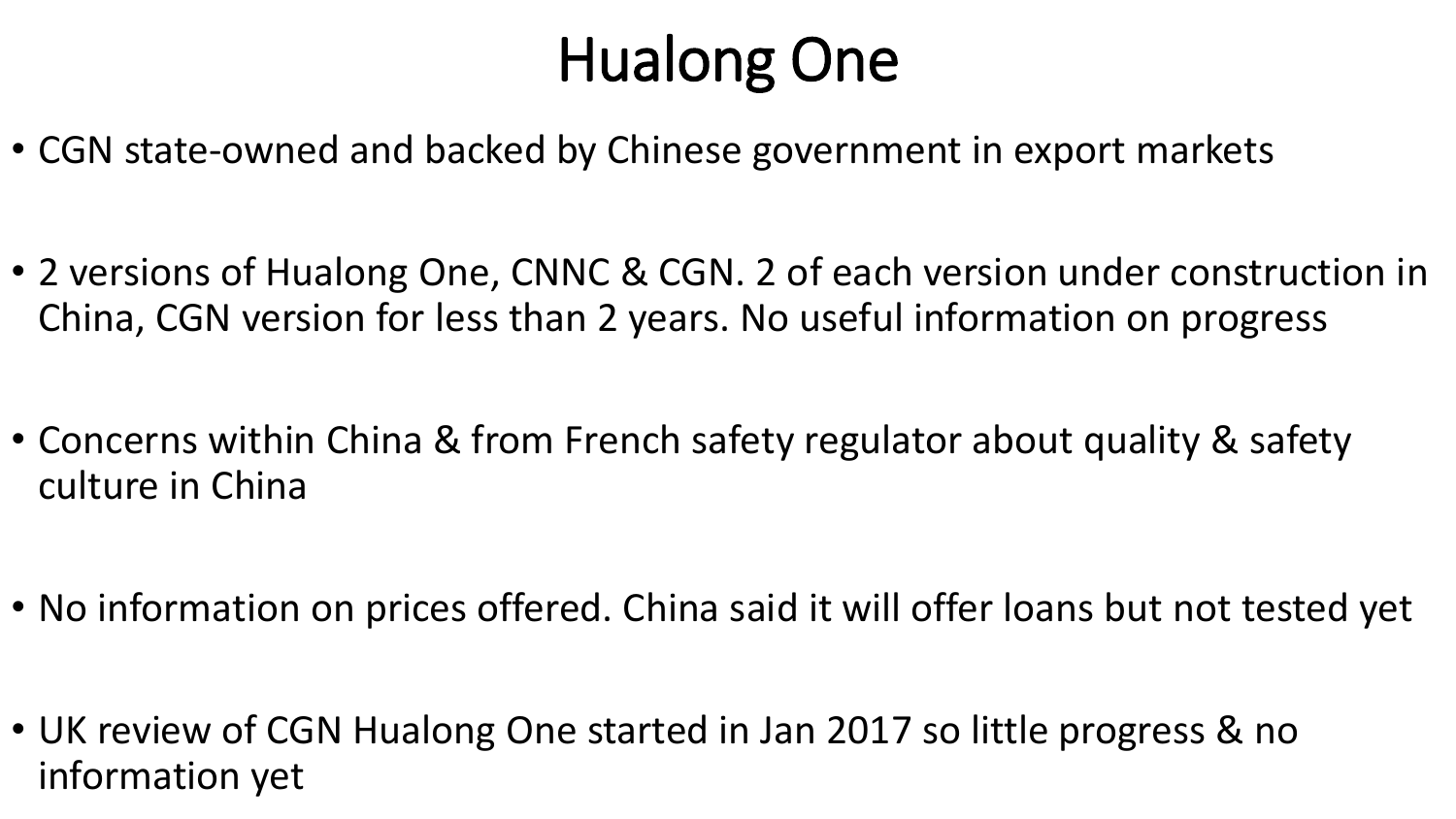## Strengths and weaknesses of candidate designs

|                                       | <b>EPR</b>                                     | <b>AP1000</b>               | <b>Atmea One</b>                |
|---------------------------------------|------------------------------------------------|-----------------------------|---------------------------------|
| <b>Vendor credibility</b>             | QC falsification up to 50<br>years. Areva bust | Westinghouse<br>bankrupt    | MHI no experience in<br>exports |
| Price                                 | High (~\$7000/kW)                              | High (~\$7000/kW)           | Unknown                         |
| <b>Availability of finance</b>        | <b>No</b>                                      | <b>No</b>                   | <b>No</b>                       |
| Construction<br>experience            | Very poor (4 reactors)                         | Very poor (8 reactors) None |                                 |
| <b>Operating experience</b>           | <b>None</b>                                    | <b>None</b>                 | <b>None</b>                     |
| <b>Satisfy European</b><br>regulator? | <b>Yes</b>                                     | Probably                    | Unknown                         |
| <b>Size</b>                           | $1650MW - too big?$                            | 1200MW - OK                 | 1200MW - OK                     |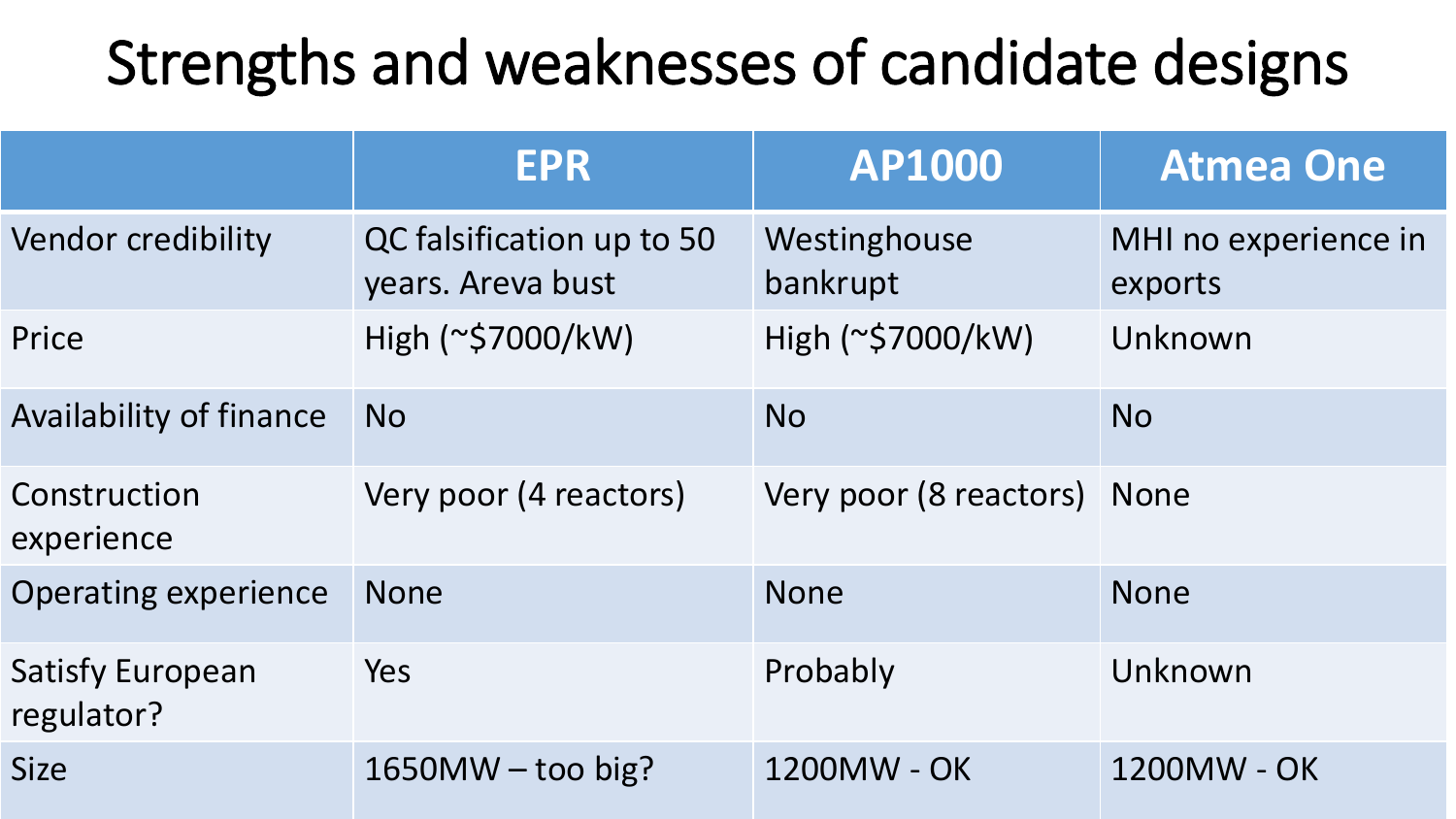## Strengths and weaknesses of candidate designs

|                                       | <b>AES-2006</b>                       | <b>Hualong One</b>                  | <b>APR1400</b>                               |
|---------------------------------------|---------------------------------------|-------------------------------------|----------------------------------------------|
| Vendor credibility                    | Lack of experience in<br>open markets | No experience in<br>open markets    | Only export to UAE                           |
| Price                                 | High (\$6000/kW)                      | Unknown                             | Old design low                               |
| <b>Availability of finance</b>        | Offered, but lack of<br>capability?   | <b>Probably offered</b>             | Unknown                                      |
| Construction<br>experience            | Poor (6 reactors)                     | Little experience (4<br>reactors)   | Some delays due to<br>QC issues (6 reactors) |
| <b>Operating experience</b>           | Minimal & poor so far                 | <b>None</b>                         | Minimal                                      |
| <b>Satisfy European</b><br>regulator? | Being tested in Finland               | Review just started in<br><b>UK</b> | Major upgrades<br>needed                     |
| <b>Size</b>                           | 1200MW - OK                           | 1200MW - OK                         | $1400MW - too big?$                          |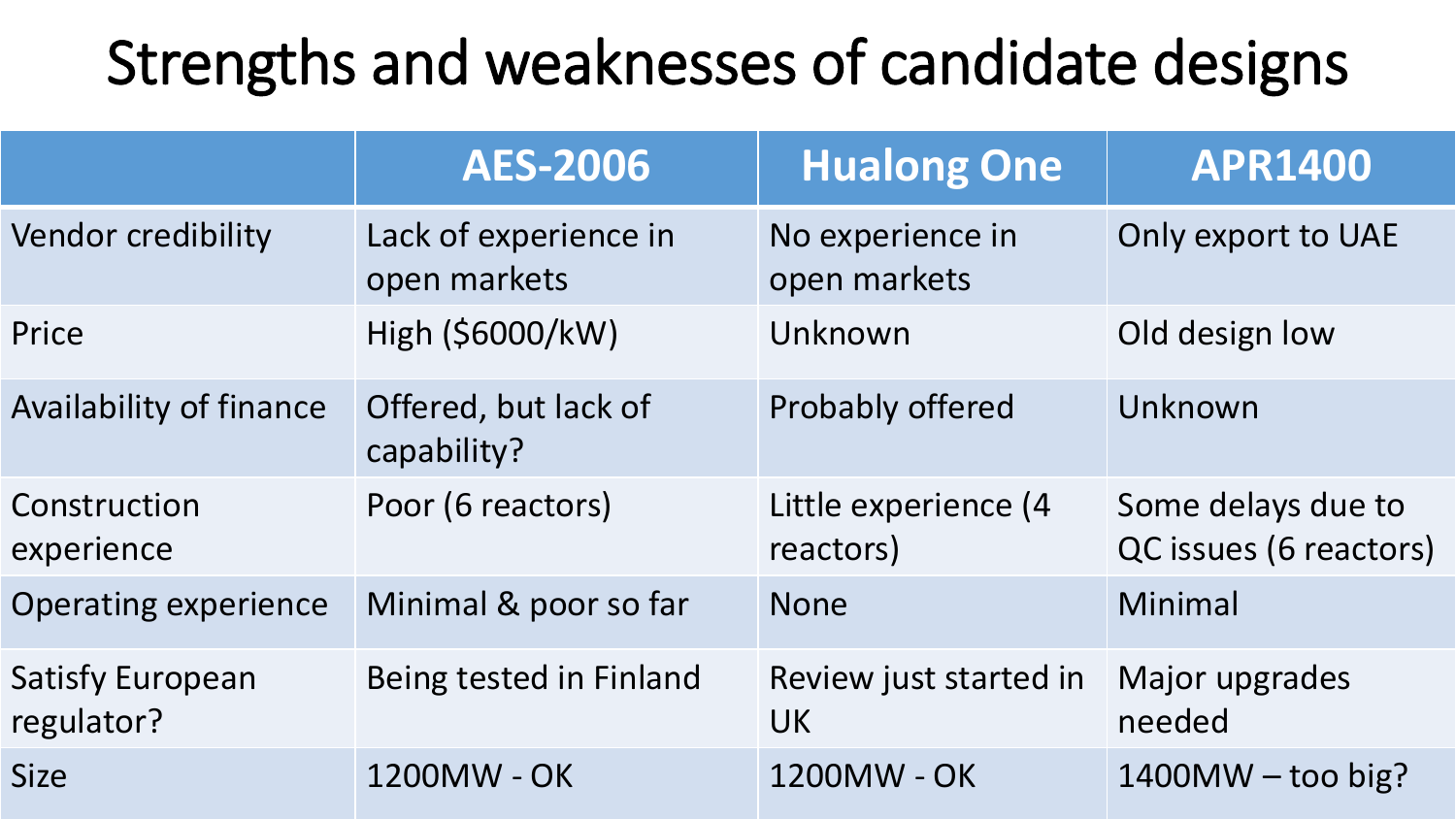## UK Experience: Hinkley Point C

- Hinkley, 2 EPRs (3.2GW), first of 5 projects to add 16GW of nuclear in UK by 2030
- Uses EPR technology, unproven in operation & suffering appalling problems of cost & time overruns in the 3 projects using it. Supplied by Areva NP, in financial collapse & might not be saveable & has been falsifying quality control records for safety critical items of equipment for up to 50 years.
- In 2008, construction start 2012, expected completion 2017 at cost of £4bn (€4.4bn), latest estimate construction start 2019-21, completion 2025-27, cost £19.6-20.3bn plus finance costs (+30%)
- Power bought on 35-year take-or-pay inflation-indexed contract for >£100/MWh. Off-shore wind £57.50/MWh
- Likely to require UK taxpayer guarantees worth about £14bn. If Flamanville not in service by end 2020, offer of guarantees expires
- Uncertainties: Can Areva NP be rescued? Can EDF raise the cash? Will the appeal against the Commission stateaid approval be successful?
- Other 4 projects equally problematic